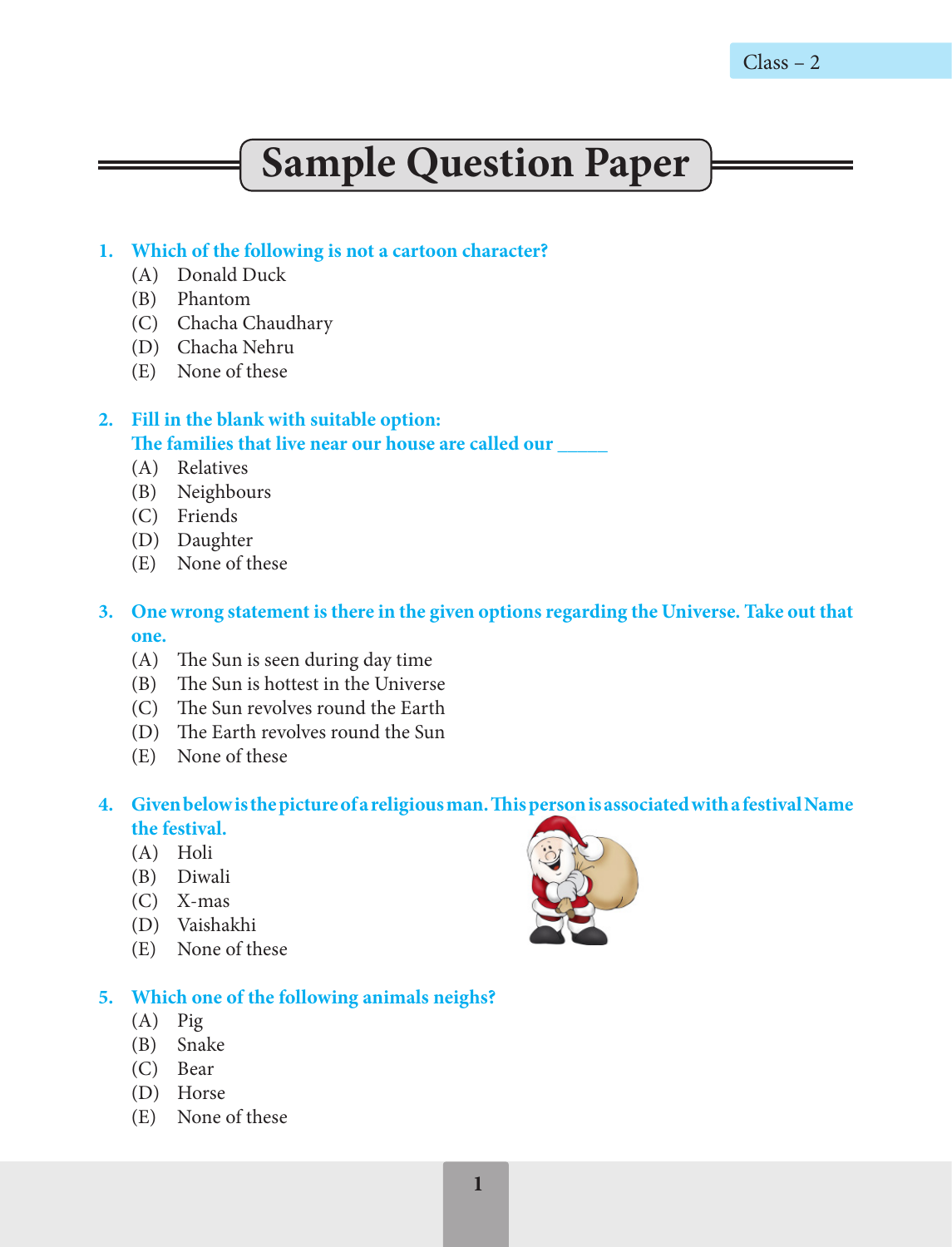Class – 2

## **6. Which one of the following is a holybook of Hindus?**

- (A) Bible
- (B) Quran
- (C) Ramayan
- (D) Mahabharat
- (E) None of these

## **7. Identify the man given in the picture below.**

- (A) George Bush
- (B) Abraham Lincoln
- (C) Bill Clinton
- (D) George Washington
- (E) None of these



## **8. Which one of the following Indian dresses is only for women?**

- (A) Dhoti
- (B) Lungi
- (C) Dupatta
- (D) Kurta
- (E) None of these

## **9. Our national flag is tri-colour, which one of the following colours is not the part of our national flag?**

- (A) Black
- (B) Saffron
- (C) White
- (D) Green
- (E) None of these

## **10. What is the sound of the animal given in the picture belows?**

- (A) Roar
- (B) Bleat
- (C) Trumpet
- (D) Bark
- (E) None of these

# **11. Which one of the following sports is not played with a ball?**

- (A) Cricket
- (B) Hockey
- (C) Badminton
- (D) Football
- (E) None of these

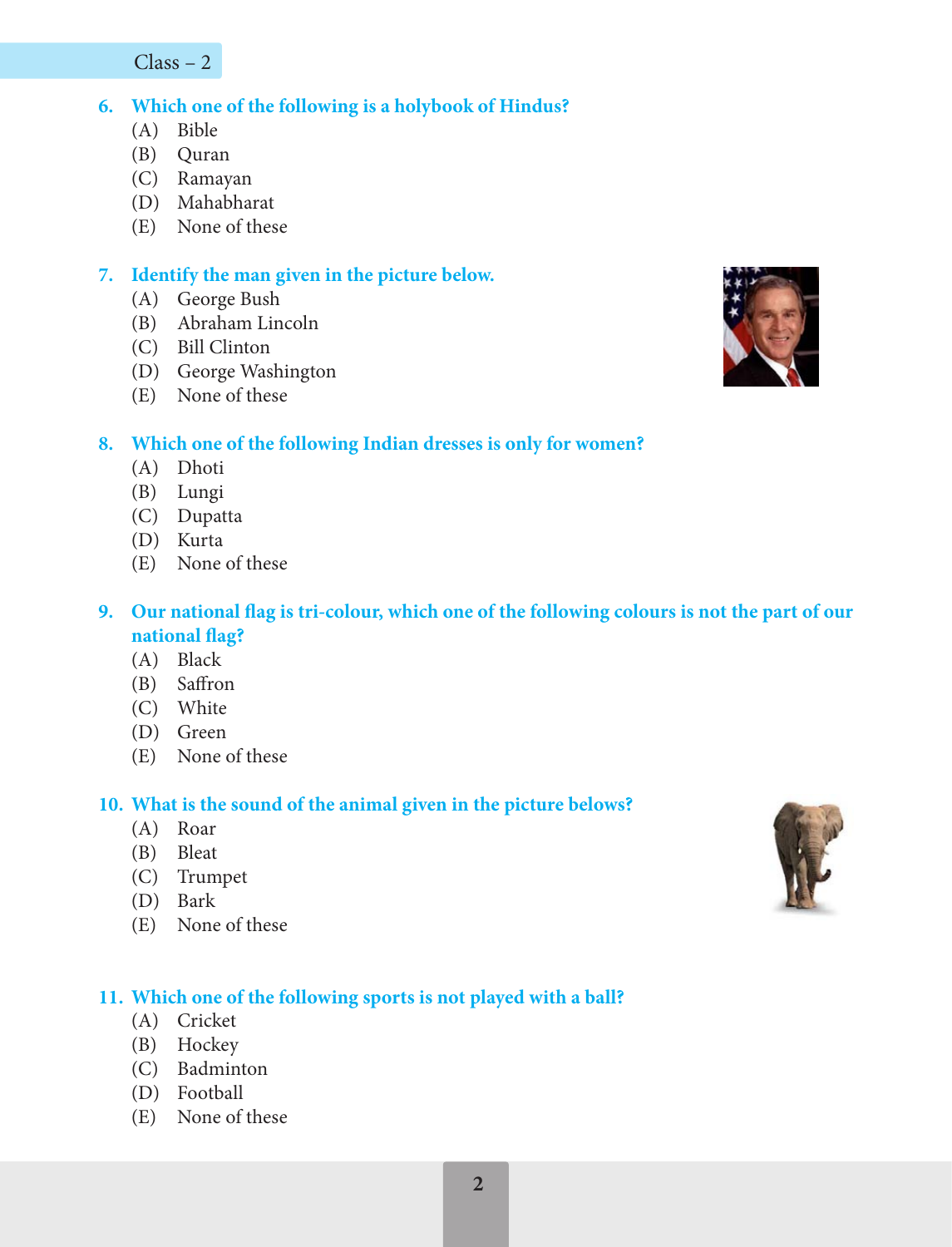#### **12. Four statements are given below about our surroundings. Which one is false?**

- (A) Hilly surroundings are hot
- (B) Trees and plants are required for healthy surroundings.
- (C) Hilly surroundings are cool
- (D) Industrial surroundings are hot
- (E) None of these

#### **13. Name the person who is the famous media personality of India.**

- (A) Vijay Amritraj (B) Rajdeep Sardesai
- (C) Yusuf Pathan (D) Lal Bahadur Shastri
- -

(E) None of these

#### **14. Which one of the following is a famous Indian writer?**

- (A) Salman Rushdie (B) Amrita Pritam
- (C) Rahul Bajaj (D) Ian Botham
- -

(E) None of these

#### **15. Read the following statements carefully to find out the true one.**

- (A) Mohammedan sporting club is an Indian badminton club
- (B) Mohammedan sporting club is an Indian football club
- (C) Mohammedan sporting club is an Indian Hockey club
- (D) Mohammedan sporting club is an Indian cricket club
- (E) None of these

#### **16. The total surface area of the earth is –––––––––––––.**

- (A) 310 million square kilometer
- (B) 710 million square kilometer
- (C) 810 million square kilometer
- (D) 510 million square kilometer
- (E) None of these

#### 17. **Hom hom is the sound of -**



(A) Tiger (B) Cow



- (C) Goat (D) Shark
- (E) None of these



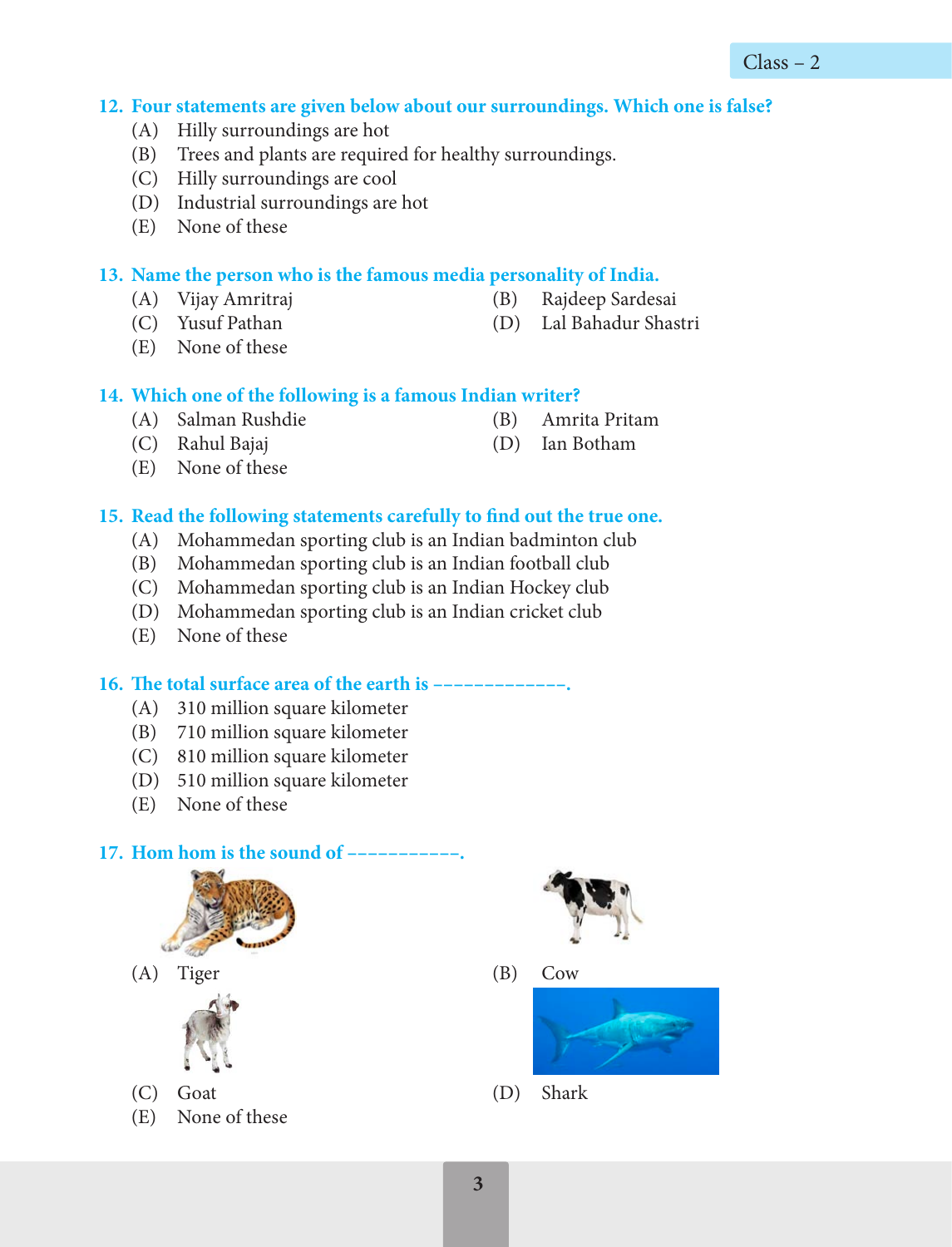Class – 2

#### **18. Orlando Bloom is a/an ––––––––––.**

- 
- (C) Designer (D) Actor
- (E) None of these
- (A) Athlete (B) Entrepreneur
	-

## **19. Which one of the following options is not a part of the film industry?**

- (A) Actor
- (B) Director
- (C) Painter
- (D) Script writer
- (E) None of these

## **20. Which one of the following is an incorrect statement on vegetables?**

- (A) These are parts of plants
- (B) These are used as food items
- (C) These are not food items
- (D) These are parts of trees
- (E) None of these

### **21. Pictures of some sports personalities are given below. Pick out the one who is a shooter.**



(A) Abinav Bindra (B) Sushil Kumar



- 
- (E) None of these.

## **22. Give the full form of IPL.**

- 
- 
- (E) None of these

## **23. Who among the following is a cricket player?**

- (A) Abhinav Bindra (B) Virat Kohli
- (C) Leander Peas (D) Sushil Kumar
- (E) None of these





- (C) Dilip Tirkey (D) Anil Kumble
- (A) Indian Players League (B) Indian Premiere League
- (C) Indian Public League (D) Indian Post office League
	-
	-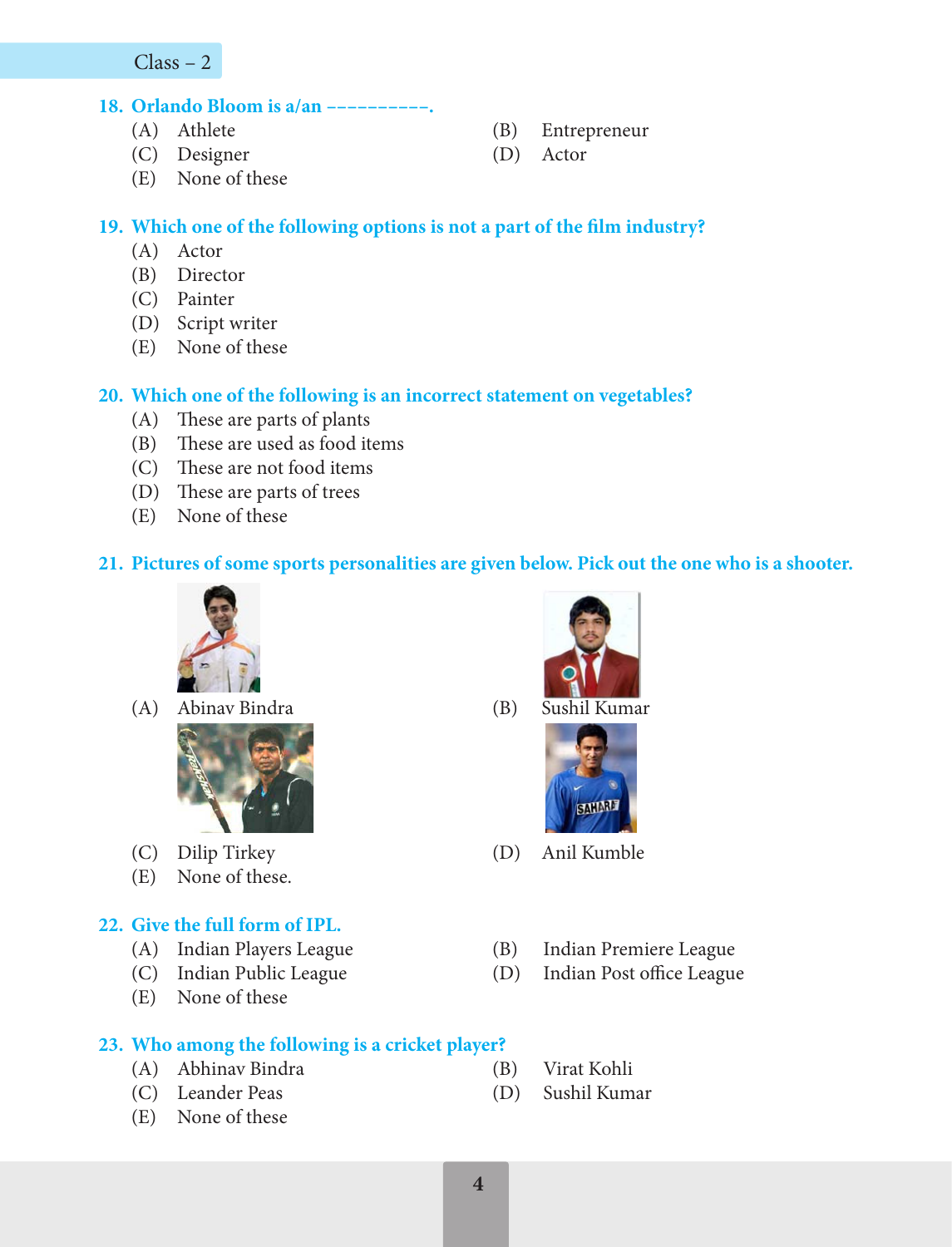# **24. Pictures of four animals are given here. Pick up the one that eats grass.**



(A) Panther (B) Tiger



- (C) Goat (D) Lion
- (E) None of these

# **25. Which dress is exclusively an Indian dress for male?**

- (A) Skirt
- (B) Shirt
- (C) Salwar Kameez
- (D) Dhoti
- (E) None of these

# **26. Who among the following is a business magnet of India?**



(A) Lalu Prasad Yada (B) Rahul Dravid



- (C) Anil Ambani (D) Amir Khan
- (E) None of these







# **27. Which one of the following statements is incorrect about the person given below?**

- (A) He is Ravi Shastri
- (B) He is a former cricket player
- (C) He is an politician
- (D) He is a cricket commentator
- (E) None of these